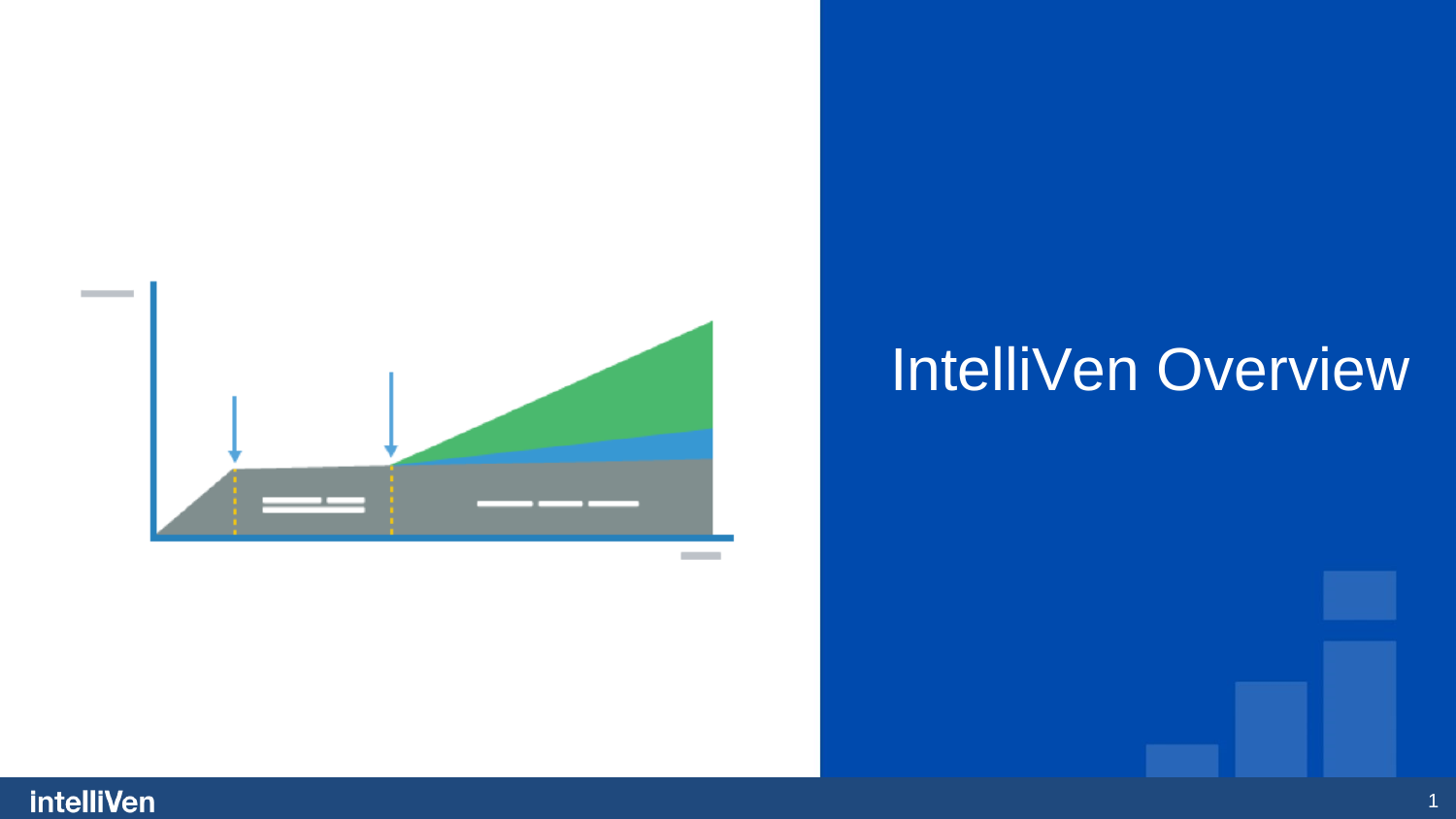# **Operating executives provide practical support to leaders and their teams to GET CLEAR. ALIGN. GROW.**

- Using a proprietary approach that helps leaders take their organizations to the next level
- Based on lessons learned successfully leading dozens of management teams through inflection points
- Providing tools, methods, and principles … not answers or judgments … for leaders to use as they see fit
- Cultivating independent competence



achieve target growth



**IntelliVen Manage to Lead: [Seven Truths to Help You](https://intelliven.com/manage-to-lead)  Change the World** Peter F. DiGiammarino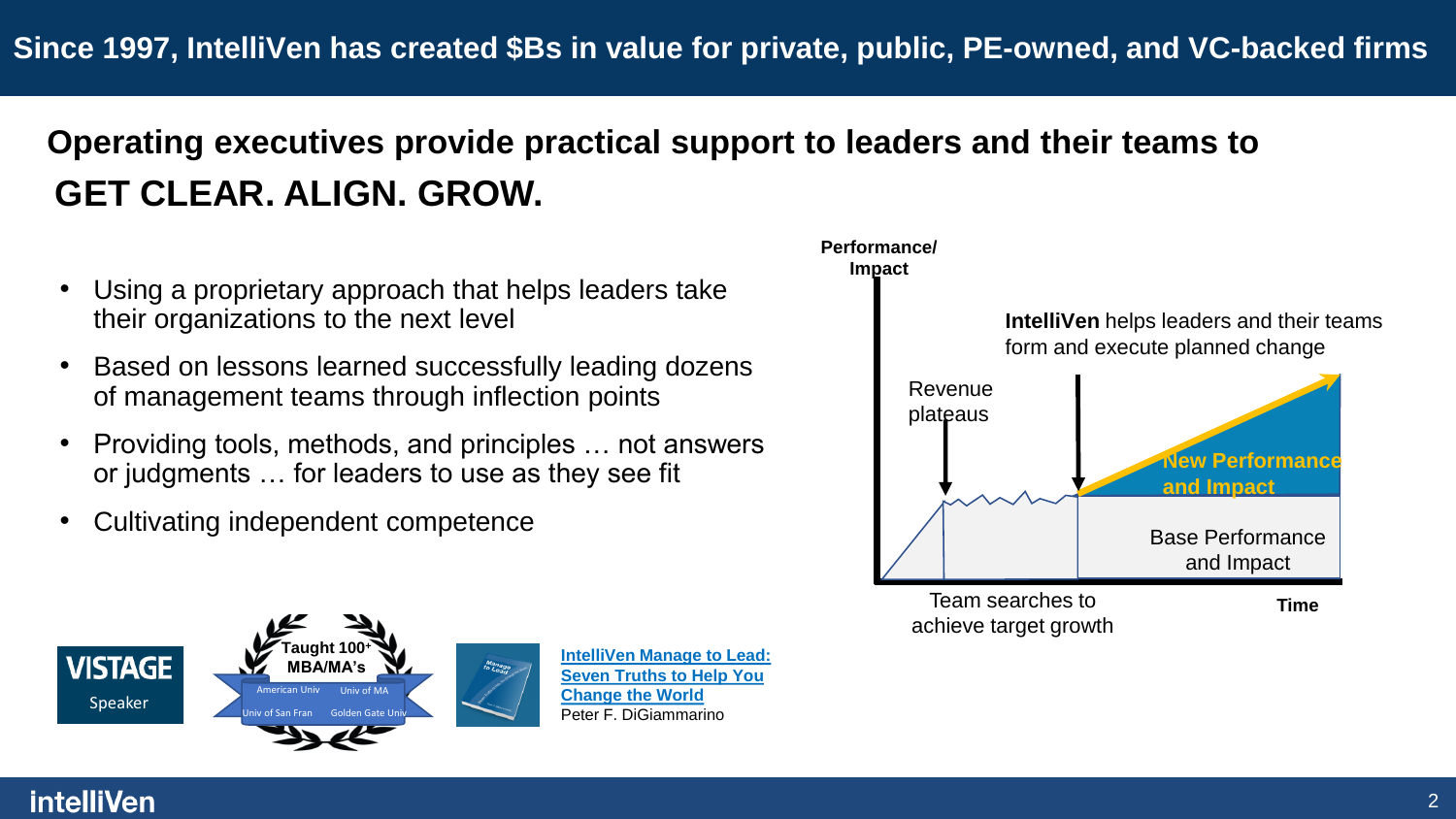## **MtL SUPPORTS A THREE-PHASED APPROACH**



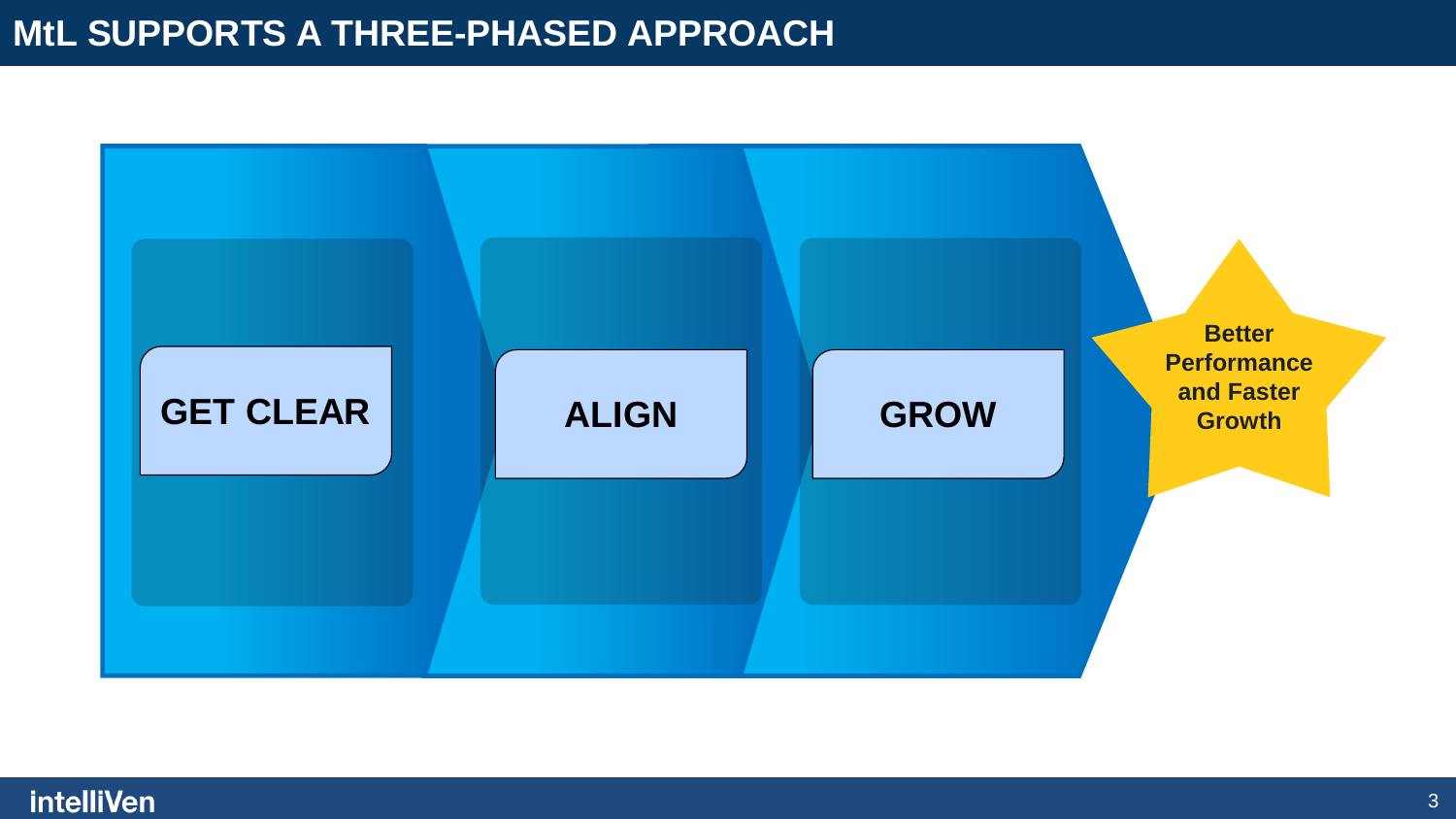### **Example cases of where IntelliVen has helped leadership teams through inflections:**

- **American Management System** Grew from 150 to 10,000 people and \$1B. (1989 1996)
- **Hawaiian Airlines** New CEO and top team of six coming out of bankruptcy with an uncertain future. HA went on to become the U.S. industry's leading airline for operational performance, delivering the highest levels of customer service, and one of the most financially successful U.S. carriers. (2010)
- **[Compusearch](https://youtu.be/-3s8aDMSs78?t=98)** PE-owned software firm top team of 15; adding new offerings and entering new markets; grew from \$15 to 120M; EBITDA > 35%. (2005-present)
- **[Gemcom](https://www.youtube.com/watch?v=w30Fhk6oM6w&list=PLP-64VbbMHOjnLsxbwLP87vuD-q8f73MY&index=20)** PE-owned software firm serving precious metal mining companies; CEO and top team of 19 from around the world, adding a new services offering; grew revenue by ~100% and EBITDA >40%. Achieved 5-year plan in two years and sold for a high premium. (2010 – 2013)
- **Softonic** Largest international software purchasing platform; based in Spain; new CEO and top team of 6; led transition to new sales model; found IntelliVen by searching the web **for best strategy offsite program.** (2016)
- **Volpe Transportation Center** Helped leaders of a team of scientists lay the groundwork for working collaboratively across divisions to pursue initiatives for new offerings beyond the scope of individual units. (2021)
- **RescueSF** Used with 50 leaders of key stakeholder groups (healthcare, city officials, real estate development, religious groups, etc.) to align on initiatives they could do collectively that were not possible to do on their own. Massive impact on helping the unhoused. (2021)